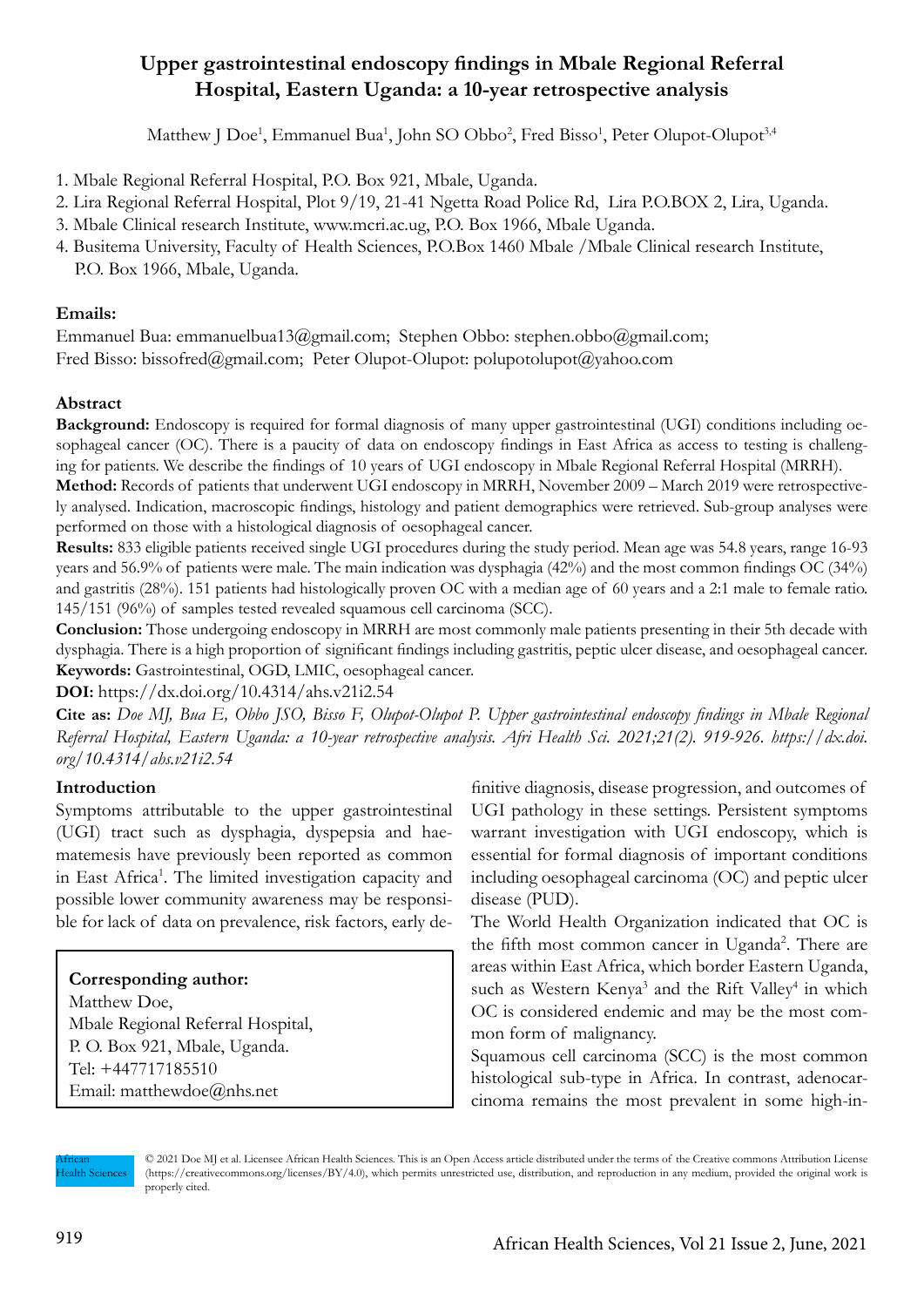come countries within Europe and North America<sup>5,6</sup>. In either setting, modifiable risk factors include alcohol intake and smoking<sup>7,8</sup>. Previous studies in other parts of Uganda have found a male to female ratio of 2:19 . Old age remains a significant risk factor for SCC, but recent data show increasing number of younger people with the condition, suggesting changing epidemiology, especially in endemic  $\arccos^{10}$ . Upper GI endoscopy is the only method of obtaining tissue biopsy for formal diagnosis of OC.

Peptic ulcer disease has a high prevalence in East Africa1 . PUD requires early diagnosis and treatment as complications such as bleeding or perforation can carry significant morbidity and mortality<sup>11</sup>. Risk factors include old age, smoking, use of oral non-steroidal anti-inflammatory medication and Helicobacter pylori (H. pylori) infection<sup>12,13</sup>. Prevalence of H.pylori infection in Africa is the highest in the world with up to 70% of people thought to be colonised<sup>14</sup>.

Despite a clear need, endoscopy services in East Africa are limited. In Uganda there is a paucity of data on endoscopy findings<sup>15</sup>. Publications have so far been limited to results from the other three regions of Uganda - Central (Mulago, Kampala)<sup>2</sup>, Western (Mbarara)<sup>16</sup> and Northern Uganda (Lacor)<sup>17</sup>.

The Eastern region is the second most populous in Uganda with a population of over 9 million. Until now there has been no data published from this region.

This study aims to describe the demographic, presenting symptoms and pathology of patients presenting to Mbale Regional Referral Hospital for UGI endoscopy.

### **Methods**

### **Study Design**

A retrospective analysis of all UGI diagnostic endoscopy procedures carried out in Mbale Regional Referral Hospital (Mbale RRH) from 8th November 2009 to 9th March 2019 was performed. This date range was chosen as it captures the full list of procedures from the date the department was opened to present.

# **Study Setting**

Mbale Regional Referral Hospital (Mbale RRH) is the largest healthcare institution in the Eastern region and houses the region's only endoscopy department. This was established in 2009 with assistance from an international charity (PONT: https://pont-mbale.org.uk). Two local clinicians ran the service until 2018 when they

were supported by an international volunteer endoscopist and later a newly trained local surgeon.

## **Study Participants**

Patients residing in districts served by Mbale RRH who present to primary or secondary care with UGI symptoms are referred to the endoscopy unit by a local clinician. The endoscopy nurse in charge checks their referral for appropriateness, with borderline cases escalated to the endoscopist for a decision. Very occasionally patients procedures are cancelled on the day by the endoscopist if it is felt their symptoms do not warrant UGI endoscopy. A standard fee agreed by hospital management of 75,000 UGX (\$20.29 USD) was issued to all patients prior to endoscopy.

# **Data Collection**

All patients undergoing UGI endoscopy in Mbale RRH are each issued a handwritten procedure report at the time of endoscopy. The department retained copies of all reports during the study period. Where indicated patients underwent tissue biopsy. The samples were fixed in 10% formalin and a histological processing fee of 99,000 UGX (\$27.05 USD) was issued. Samples were couriered to Lancet Laboratory in Kampala for histological analysis for those patients able to afford the fee.

# **Inclusion/Exclusion Criteria**

All records for patients undergoing diagnostic UGI endoscopy during the aforementioned time period were included in the study systematically and sequentially. Procedures were excluded when the handwritten report was illegible, the procedure findings were not specified or when the procedure had to be abandoned without obtaining sufficient views to achieve a diagnosis.

A 7-day endoscopy camp took place in Mbale RRH during January and February 2019. During this 148 diagnostic endoscopy procedures were performed free of charge. Results from this camp have been submitted for publication elsewhere and were excluded from this study.

# **Data Entry and Analysis**

In March 2019, a research department administrator entered all details from filed reports into a password protected MS-EXCEL database. Information recorded included age, gender, date of procedure, procedure indication (one recorded per patient), procedure diagno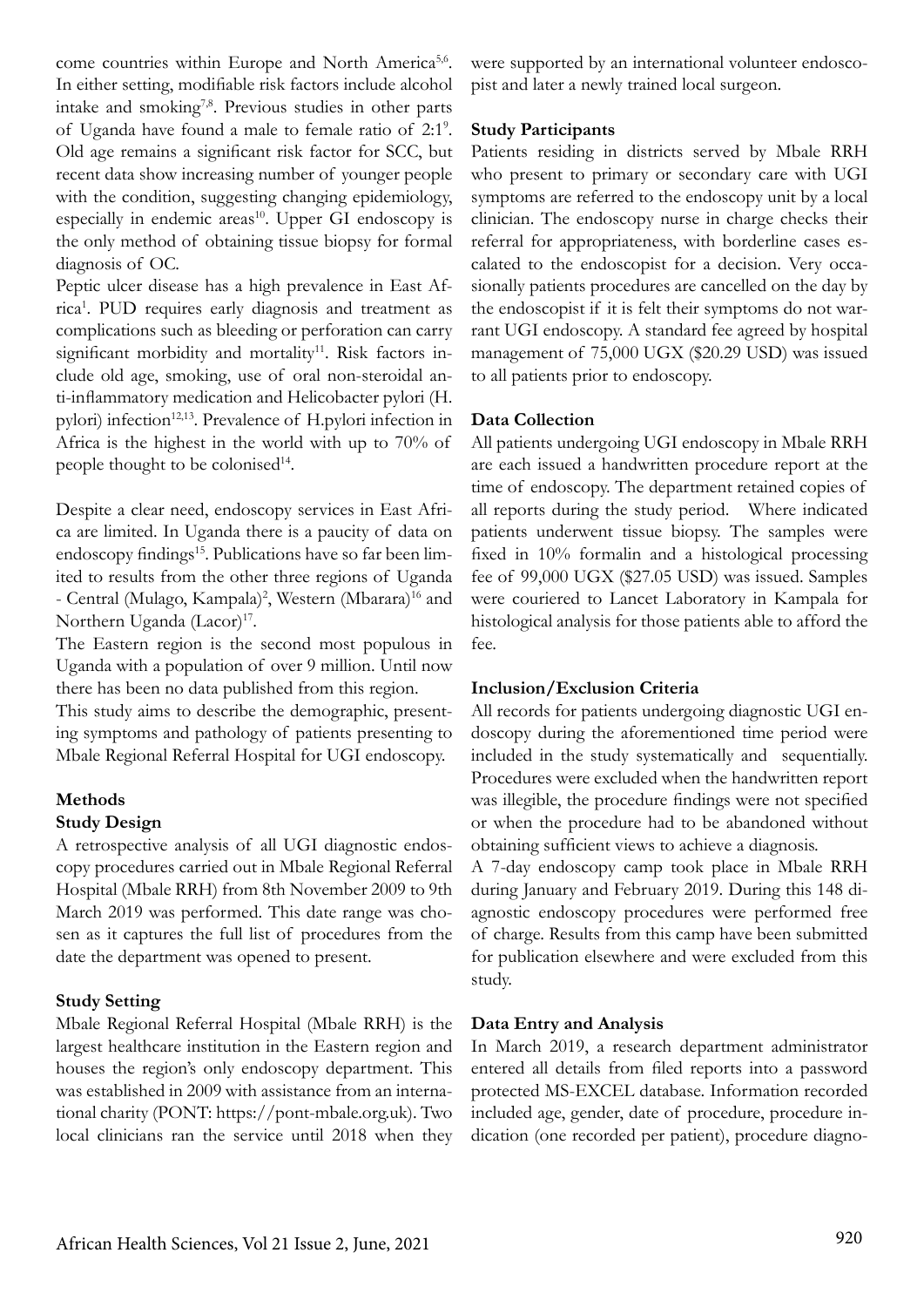sis (up to three recorded per patient), histopathological findings and the name of the endoscopist. The entire database was crosschecked for transcription errors by an endoscopist to ensure quality control.

Statistical analyses were utilised to compare endoscopy findings in male and female patients. The Chi-squared test was used and findings considered significant with p-value <0.05. Oesophageal cancer was considered to be an important diagnosis, made almost exclusively by UGI endoscopy and warranting further evaluation and estimation of prevalence in the Eastern region. Patients diagnosed with OC at the time of endoscopy were thus entered into a more detailed subgroup analysis where histological samples and patient demographic were evaluated.

### **Ethical Approval, Consent and Confidentiality**

The Mbale Regional Referral Hospital Research & Ethics Committee approved the study. All patients signed a consent form prior to the procedure, the content of which was translated into their own language where possible.

Study data was handled exclusively by endoscopy clinicians and a research administrator from the Mbale Clinical Research Institute. Data was anonymised prior to analysis.

### **Results**

A total of 862 patients underwent diagnostic UGI endoscopy during the study period at an average of 8 procedures per month. Twenty-nine patient procedures (29/862, 3.4%) were excluded from analysis - nine procedures were incomplete or abandoned and twenty reports were illegible or contained insufficient detail. Single point UGI procedures in 833 patients were included in the study. 474 (56.9%) of included patients were male. The mean age was 54.8 years and range 16 – 93 years. Detailed demographic findings of those presenting for endoscopy are displayed in table 1.

**Table 1:** Demographic of patients presenting for UGI endoscopy

| Age (years) | 30-39 | $-49$<br>40 | 50-59 | 60-69 | 70-79 | 80-89 | >90 |
|-------------|-------|-------------|-------|-------|-------|-------|-----|
| Male        |       | 66          | 95    | 75    | 48    | 24    |     |
| Female      | 38    | 41          | 53    | 56    | 40    | C     |     |

967 findings were recorded for the 833 procedures. We found 120/833 (14.4%) and 14 (1.6%) patients who had two and three diagnoses recorded respectively. Findings for these patients were analysed in the same manner as those with one diagnosis.

Figure 1 illustrates the indications for endoscopy expressed as a percentage and table 2 the indication for endoscopy alongside the most common catagorised findings. Note that one indication and up to three findings were recorded for each patient. Diagnoses made during the study not listed in table 2 are listed in table 3. The most common presenting complaint was dysphagia and the most common diagnosis OC. Of those patients complaining of dysphagia three-quarters (75.7%) were diagnosed with OC at the time of endoscopy. 5.7% of patients had active peptic ulcer disease and 30% had gastritis and/or duodenitis.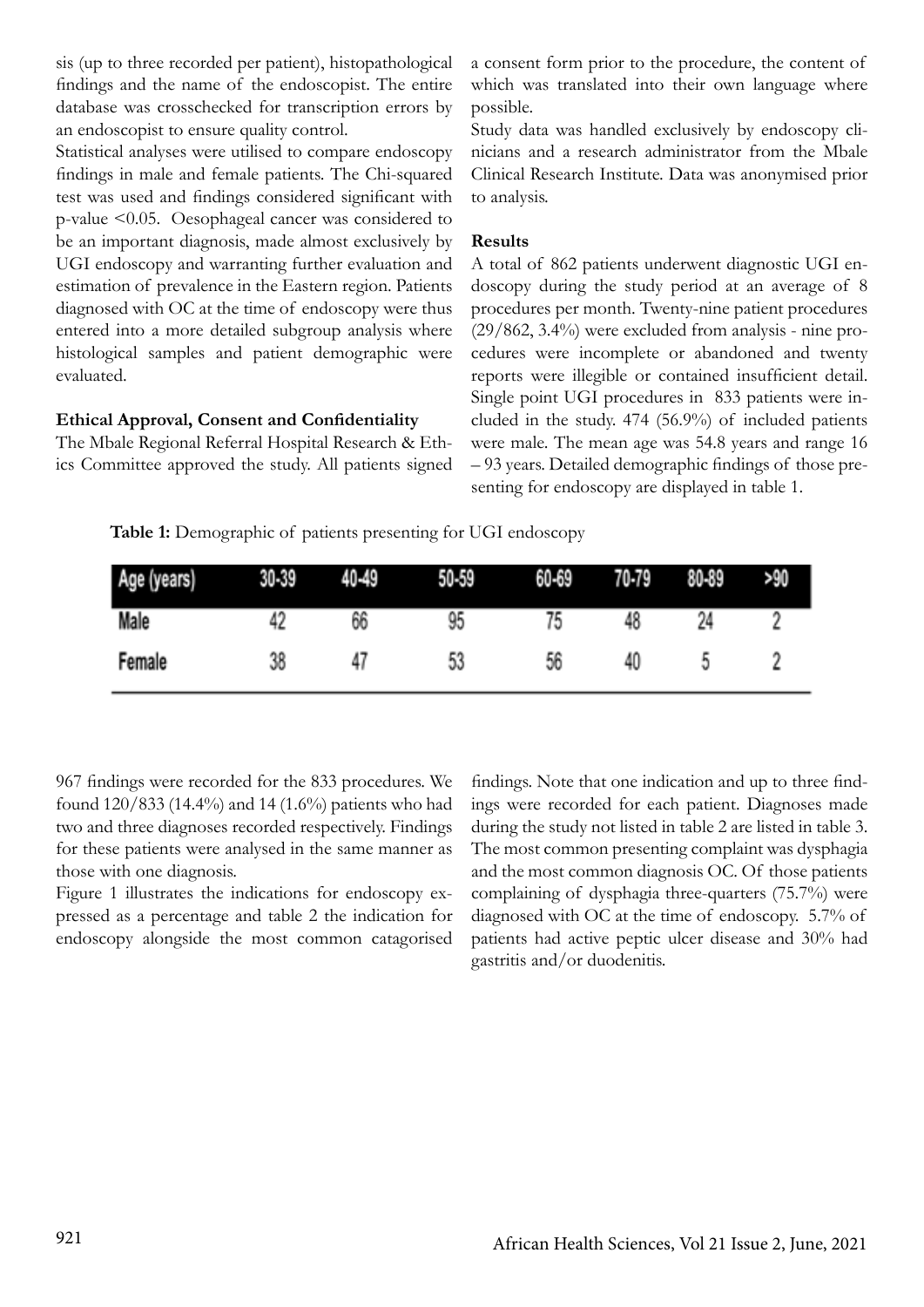

**Figure 1:** main presenting complaint

| Table 2: Endoscopy findings correlated to indication (note one indication and up to three |  |
|-------------------------------------------------------------------------------------------|--|
| findings were recorded for each patient)                                                  |  |

| Findings/         | Dysphagia |                | Epigastric Haematemesis | Dyspepsia | Vomiting | Other | Total (%) |
|-------------------|-----------|----------------|-------------------------|-----------|----------|-------|-----------|
| Indication        |           | pain           |                         |           |          |       |           |
| Normal            | 16        | 69             | 22                      | 3         | 5        | 23    | 138(16.5) |
| Oesophagitis      | 13        | 22             | 5                       | 6         | 2        | 17    | 65 (7.8)  |
| Oesophageal       | 14        | 6              | 4                       |           | 0        | 0     | 25(3.0)   |
| candidiasis       |           |                |                         |           |          |       |           |
| Oesophageal       | 1         | $\overline{c}$ | 22                      | 0         | 0        | 5     | 30(3.6)   |
| varices           |           |                |                         |           |          |       |           |
| Oesophageal       | 259       | 6              | 1                       | 1         | 2        | 14    | 283(34.0) |
| cancer            |           |                |                         |           |          |       |           |
| Hiatus hernia     | 9         | 14             | 3                       | Õ         | 3        | 4     | 33 (4.0)  |
| Gastritis         | 32        | 97             | 38                      | 13        | 8        | 41    | 229       |
|                   |           |                |                         |           |          |       | (27.5)    |
| Gastric ulcer     | 4         | 14             | 7                       | 2         | 1        | 9     | 37 (4.4)  |
| Gastric cancer    | 7         | 11             | 6                       | 2         | 1        | 3     | 30(3.6)   |
| <b>Duodenitis</b> | 7         | 8              | 3                       | 2         | 1        | 6     | 27(3.2)   |
| Duodenal ulcer    | 0         | 5              | 2                       | 1         | 1        | 2     | 11 (1.3)  |
| Other             | 15        | 16             | 9                       |           | 5        | 13    | 56 (7.1)  |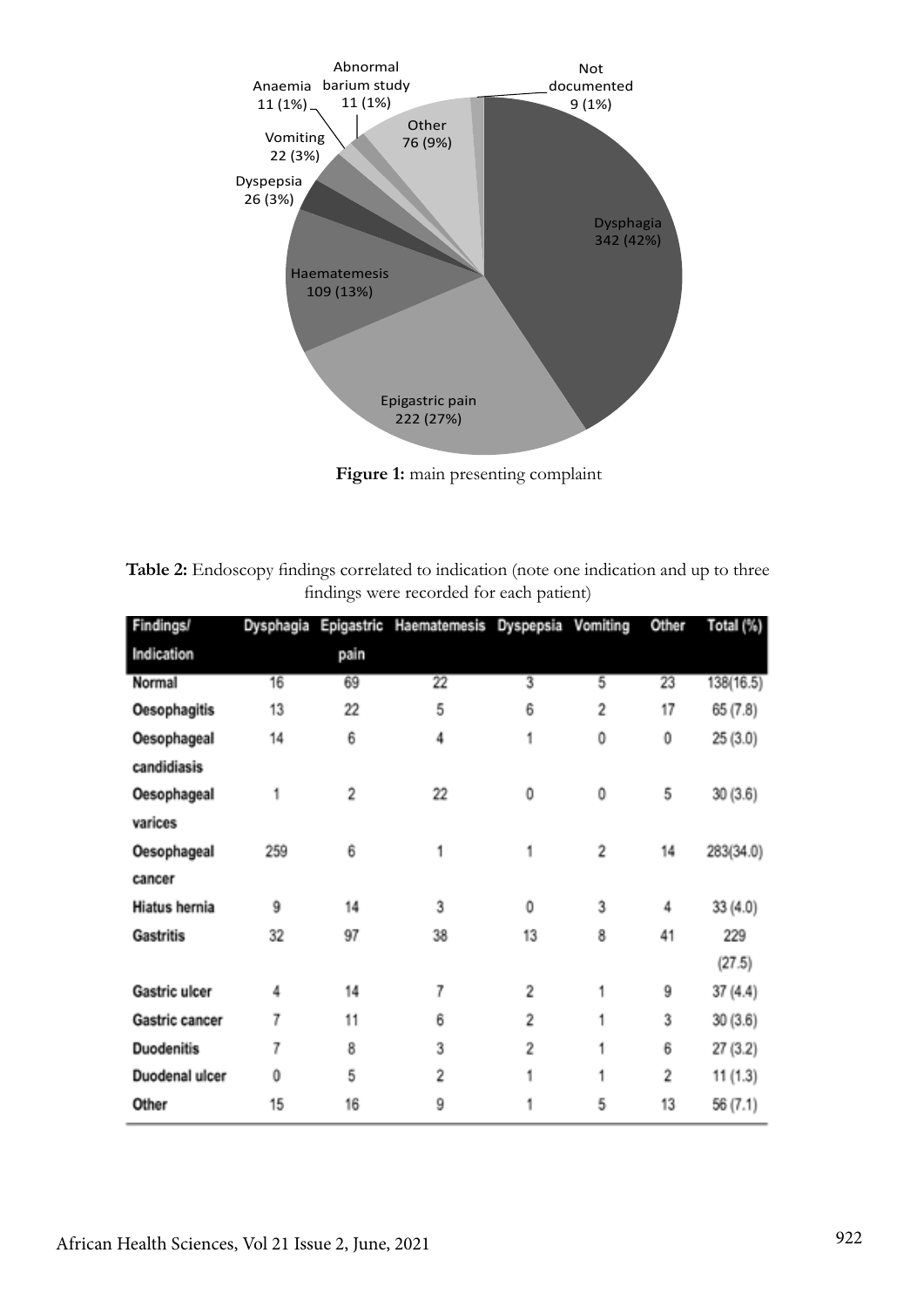| Table 3: Other findings (not described in table 1) and their frequency |  |  |  |  |  |
|------------------------------------------------------------------------|--|--|--|--|--|
|                                                                        |  |  |  |  |  |

| of patients             | Diagnosis                             |
|-------------------------|---------------------------------------|
| 15                      | Unclear/unknown                       |
| 8                       | Oesophageal stricture (benign)        |
| 4                       | Benign gastric polyps                 |
| 4                       | Gastric outlet obstruction of unclear |
|                         | cause                                 |
| 3                       | Gastric varices                       |
| 2                       | Achalasia (mega-oesophagus)           |
| 2                       | Barrett's oesophagus                  |
| 2                       | Bile acid reflux                      |
| 2                       | Bleeding of unclear cause             |
| $\overline{\mathbf{2}}$ | Gastric mass (benign)                 |
| 2                       | Oesophageal swelling                  |
| $\overline{2}$          | Oesophageal ulcer                     |
| $\overline{\mathbf{2}}$ | Portal hypertensive gastropathy       |
| 1                       | Duodenal mass (benign)                |
| 1                       | Gastric stricture (benign)            |
| 1                       | Kaposi's sarcoma                      |
| 1                       | Nasopharyngeal carcinoma              |
| 1                       | Oesophageal web                       |
| 1                       | Pharyngeal pouch                      |
| 1                       | Schatzski ring                        |

As displayed in table 4, males were significantly more likely to be diagnosed with oesophageal cancer than females. Female patients were considerably more likely to have gastritis or a normal endoscopy than males. No other comparisons reached statistical significance.

# **Oesophageal Cancer**

283/833 (34.0%) patients had lesions suspicious of OC at endoscopy, of which a majority 158/283 (56.0%) had biopsy specimens sent for histological analysis. Only 7/158 (4.4%) of these samples did not contain malignant cells on first result.

Table 4: Comparison of endoscopy findings by patient gender

| Findings/Indication     | Male (%)   | Female (%) | P-Value       |
|-------------------------|------------|------------|---------------|
| Normal                  | 67(14.1)   | 71 (19.8)  | $0.03*$       |
| <b>Oesophagitis</b>     | 33(7.0)    | 32(8.9)    | 0.2983        |
| Oesophageal candidiasis | 11(2.3)    | 14 (3.9)   | 0.1859        |
| Oesophageal varices     | 21(4.4)    | 9(2.5)     | 0.1401        |
| Oesophageal cancer      | 191 (40.3) | 92 (25.6)  | $< 0.00001$ * |
| Hiatus hernia           | 15(3.2)    | 18 (5.0)   | 0.1753        |
| <b>Gastritis</b>        | 112 (23.6) | 117 (32.6) | 0.0041*       |
| Gastric ulcer           | 22(4.6)    | 15(4.2)    | 0.748         |
| Gastric cancer          | 17(3.6)    | 13(3.6)    | 0.9978        |
| <b>Duodenitis</b>       | 16(3.4)    | 11(3.1)    | 0.8015        |
| Duodenal ulcer          | 9(1.9)     | 2(0.6)     | 0.9299        |
| Other                   | 27(5.7)    | 29(8.1)    | 0.174         |

\*statistically significant where p<0.05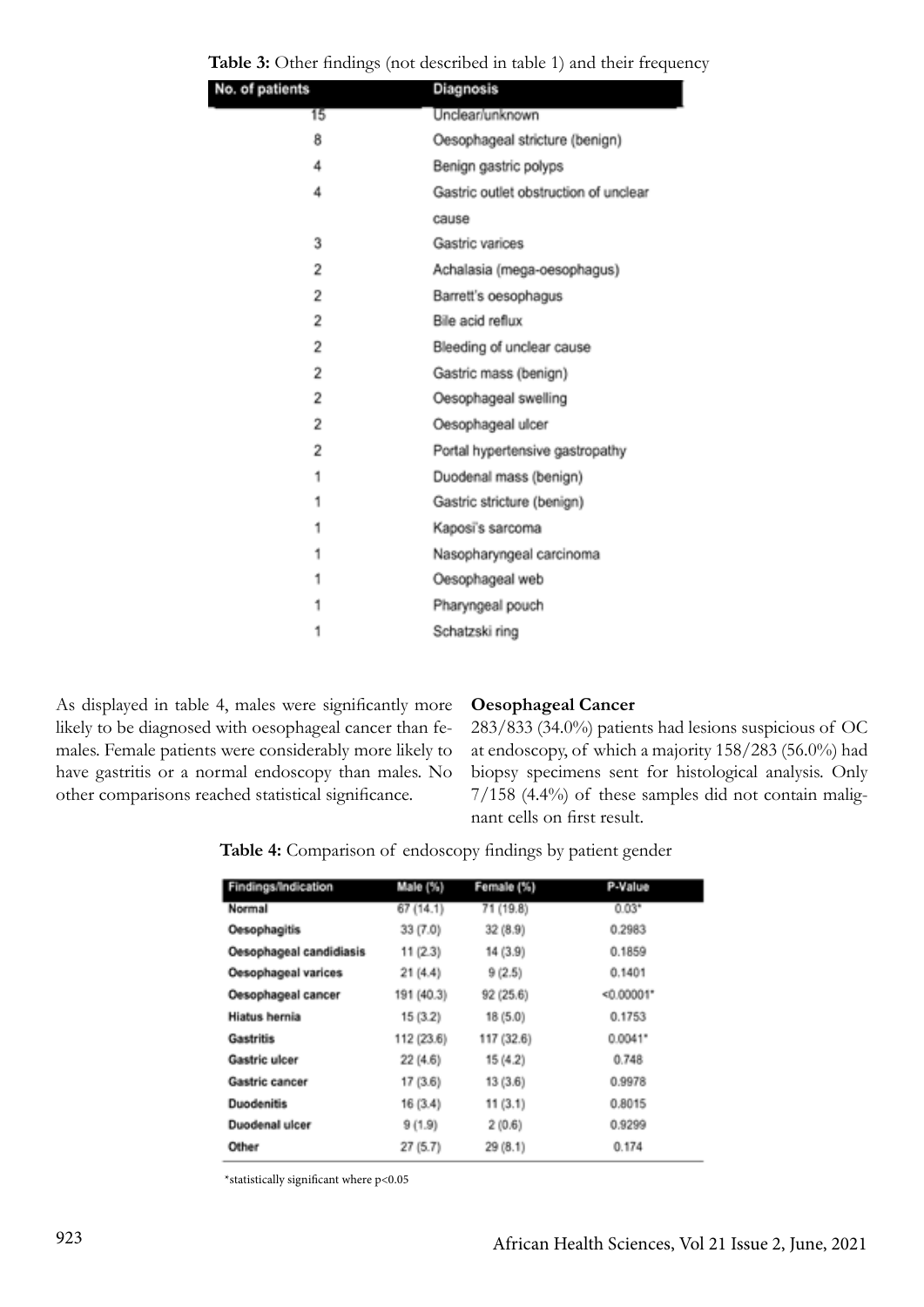Further sub-analysis was performed on the 151 patients with histologically proven OC. The median age was 60 years (standard deviation  $+/- 11.9$  years) and the range 35 – 92 years. 69.5% (105/156) were male. Almost all patients (92%, 139/151) presented with dysphagia, two

presented with vomiting and two with epigastric pain. Figure 2 illustrates the number of male and female patients with histologically proven OC in sequential age categories. Of the samples containing malignancy 96% showed squamous cell carcinoma (145/151) and the remaining were adenocarcinoma (6/151).



**Figure 2:** age and gender of those with histologically proven oesophageal carcinoma

### **Discussion**

This study describes the lowest proportion of normal procedures for any study of its kind. A third of endoscopies in our study diagnosed OC – more than double the proportion seen elsewhere<sup>7,16,17,19</sup>. This data represents the highest number of histologically proven OC in any study from Uganda - with 151 cases. Ayuo et al examined 274 cases over a similar time period in

Western Kenya, although their study was multi-centre<sup>19</sup>. Nonetheless these results show a comparable male to female ratio to other similar studies performed in East Africa. However, we encountered an older cohort of patients with more significant pathology<sup>7,15,16,17,19</sup>. This may be related to delays in accessing services, patient referral systems and population characteristics in this part of Uganda.

Despite catchment areas being comparable, the average number of cases performed per month was fewer in Mbale (8 per month) than other centres in Uganda - such as Mulago (18 per month<sup>7</sup>) and Lacor (86 per month<sup>17</sup>). This suggests that endoscopy is a more lim-

ited resource in Eastern Uganda and thus patients are likely to present further into an illness and have a higher likelihood of significant pathology. This may also help to explain why the most common indication for endoscopy was dysphagia, which may be considered a more significant symptom than, for example, dyspepsia. Dysphagia is a more worrying symptom and clinicians are more likely to refer it, while dyspepsia is often treated empirically in the community. Thus they may have been treated with eradication therapy empirically in their communities prior to undergoing endoscopy. Indeed this was the case in a prospective UGI endoscopy study performed in Kampala by Oling et al in 201415. They found that patients had waited more than a year on average for endoscopy since the onset of symptoms, and that 80% had been treated empirically with *H.pylori*  eradication therapy prior to endoscopy.

Patients in our study were only accepted for endoscopy by physician referral. The price of an endoscopy procedure was 75,000 Ugandan Shillings and for those undergoing biopsy the histological processing fee was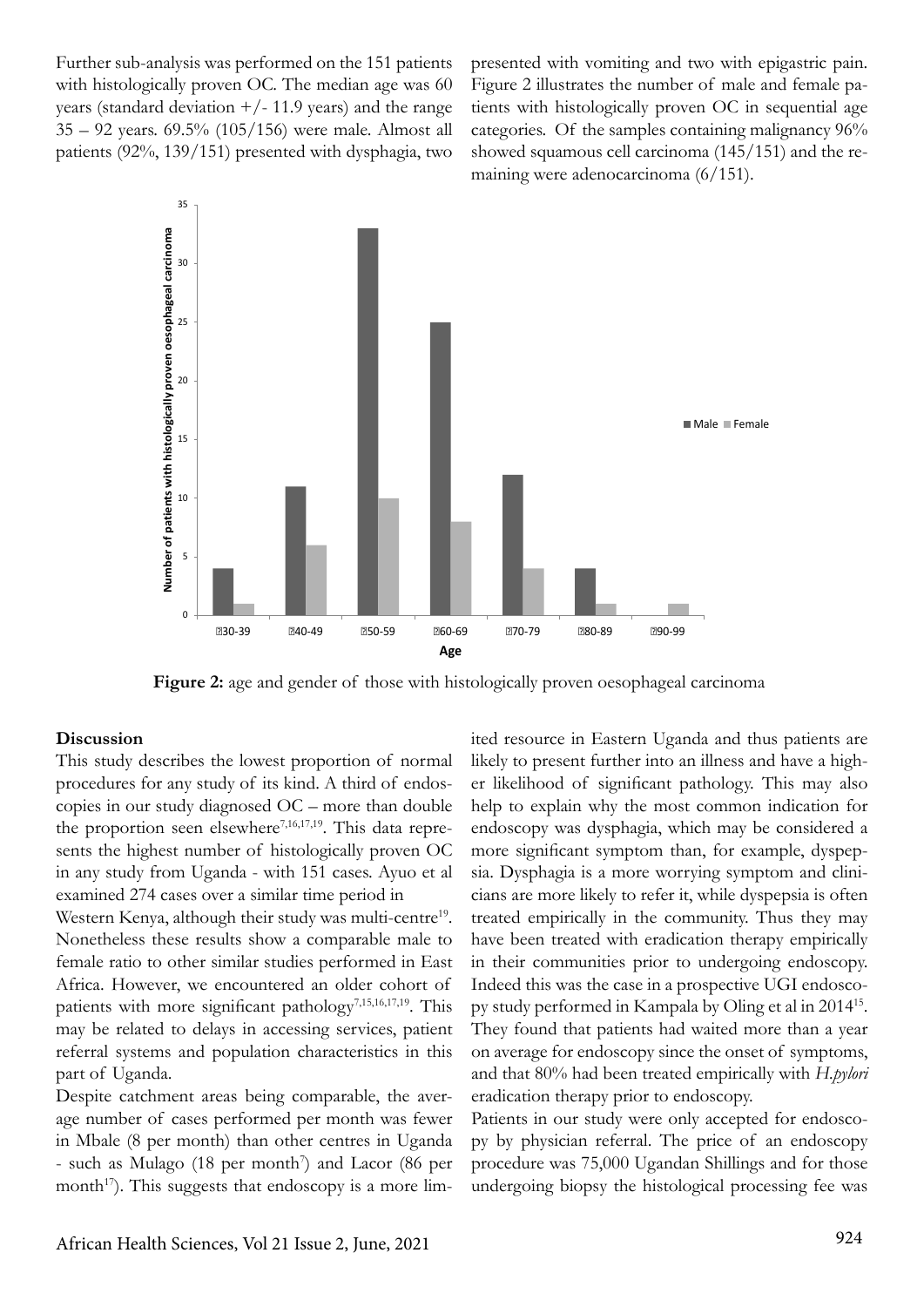99,900 Ugandan Shillings. Other study centres have not described their referral system nor the out-of-pocket expense to the patient<sup>4,7,8</sup>, although Okello et al added a formal outpatient assessment by an endoscopist prior to undergoing a procedure<sup>17</sup>.

Our formal referral system for a comparatively limited service means that potentially only the oldest and sickest patients will be referred for scarce tests by community physicians. Moreover, patients in more affluent study areas such as Kampala may be health conscious and more able to cover the out-of-pocket expenses incurred with UGI endoscopy. They could therefore present with milder symptoms than our population and thus less likely to harbour significant pathology.

Mbale RRH is closer geographically to Eldoret, Kenya than Kampala. One theory regarding OC prevalence is that certain East African tribes may have a genetic predisposition. This would imply that areas closer geographically, regardless of country borders are likely to share demographic data on OC.

While simple demographic data represents a crude method of comparison, our findings do not reflect this theory. Interestingly, the demographic of patients with histologically proven OC was almost identical to that seen in the study performed by Ocama et al in Mulago, Kampala<sup>7</sup> – both studies showed a median age of  $60$ years with 69% of cases in males. Elsewhere the median age was anywhere between 55-57 years<sup>3,4,20</sup>. Unsurprisingly, squamous cell carcinoma was found to be the dominating histological subtype, as found in all studies in Africa<sup>5</sup>.

# **Limitations**

Where a single endoscopy service and low community awareness for these services exist for a population catchment of many millions, it is difficult to draw reliable conclusions on the prevalence of certain endoscopically diagnosed conditions. This issue is compounded in our study as both the endoscopy procedure and histopathological processing in Mbale RRH incurs a personal financial cost to the patient. Our sample is thus vulnerable to selection bias with those of higher socio-economic status and/or more significant symptoms undergoing testing and biopsy.

Almost half of our patients with a macroscopically diagnosed malignancy did not have their samples processed by a histopathologist. This could be deemed as an unacceptably high number for a study of this size, however this is reflective of the challenges of a retrospective study in a low-resource setting. Other studies

in similar settings have faced the same challenges with cancer specimens.

Limited information was collected on individual patients prospectively, and in some instances the reports were incomplete meaning they had to be excluded. Fortunately the number of reports excluded was low and unlikely to have changed the overall results of the study. Regretfully, we did not collect data on known risk factors for common UGI conditions, such as smoking or alcohol intake, thus were unable to do any in depth analysis of possible aetiology. Only one indication was recorded for each patient, this may have introduced a form of selection bias as patients are likely to report their most significant symptom, or the symptom they believe is most likely to secure them the test. For example, dysphagia was the most common reported indication, however it is likely those with a diagnosis of OC may have suffered significantly with other symptoms such as weight loss and/or odynophagia.

# **Conclusion**

UGI endoscopy is an essential service even in low-resource settings such as Eastern Uganda. Limited availability of endoscopy means patients are more likely to present or be referred with symptoms of significant morbidity such as dysphagia.

Oesophageal cancer is prevalent in patients presenting for endoscopy to Mbale Regional Referral Hospital, occurs mainly in males and follows a similar demographic pattern to that described in Central Uganda. Squamous cell carcinoma is the most common histological subtype. Where resources are scarce, older patients with dysphagia should be prioritised to receive endoscopy and biopsy.

More studies on endoscopy findings are required in East Africa to further understand the extent of UGI disease. Endoscopy departments throughout Uganda could collaborate to form registries and publish multi-centre prospective data in the future. Scale up of endoscopy services is required in the Eastern region to provide greater capacity and encourage more referrals. This will enable earlier diagnosis and treatment of the significant UGI pathology known to be prevalent in the region.

### **Declarations**

# **Ethics approval and consent to participate**

The Mbale Regional Referral Hospital Research & Ethics Committee (MRRH-REC) approved the study.